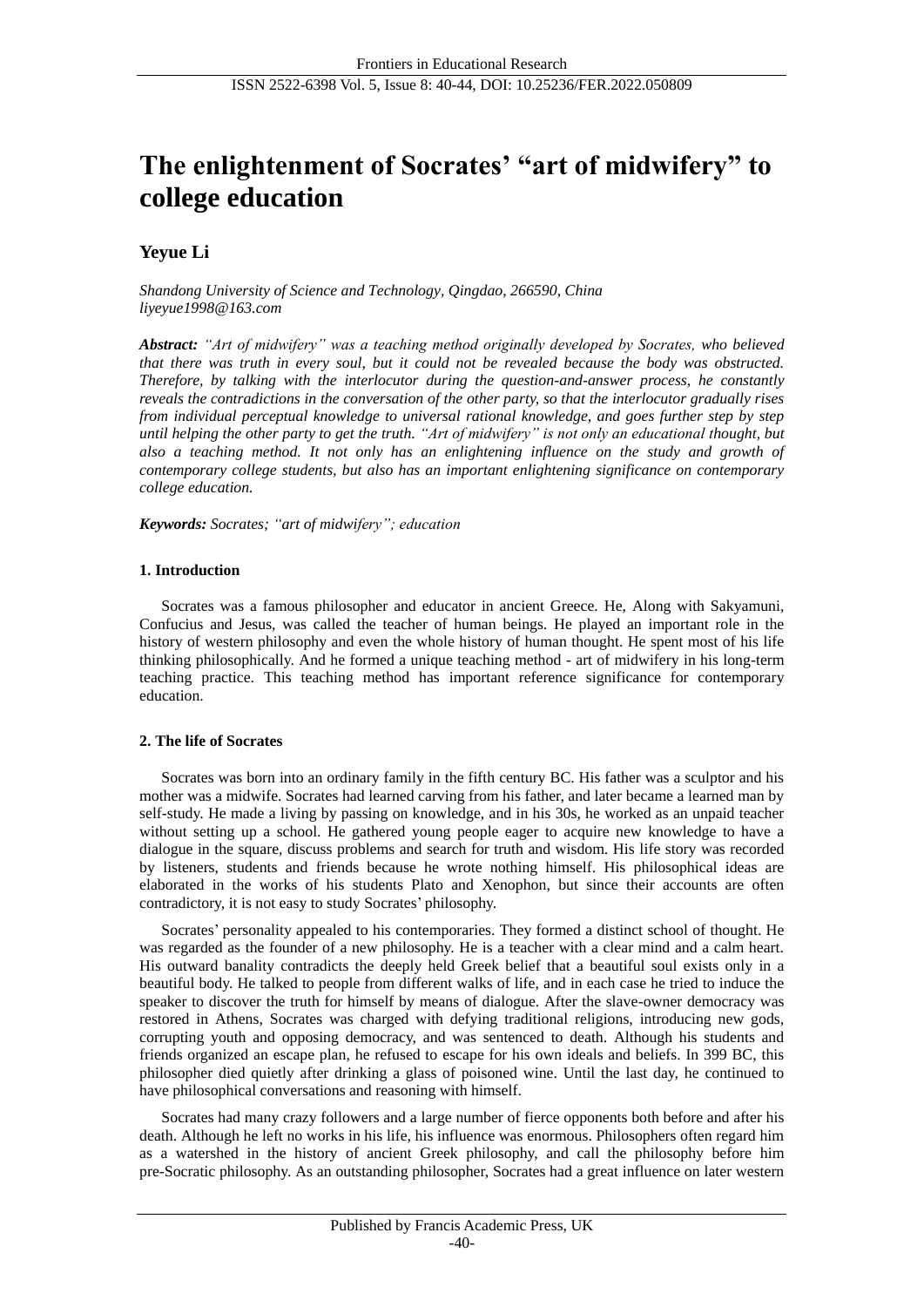philosophy.

# **3. The connotation, advantages and disadvantages of "art of midwifery"**

The word "midwifery"comes from the Greek word "maieutike", which means "obstetric art". Socrates regards "midwifery" as an art of midwifery, which he inherited from his mother, but the difference is that he helped to get rid of not only the burdens of women, but also the burdens of men, which were not children but knowledge.

# *3.1 The connotation of "art of midwifery"*

Socrates' "art of midwifery" is also called Socratic dialogue. Socrates goes around talking to people. At the beginning of his conversations, he pretends that he knows nothing about the subject and asks for advice from those who are supposed to be wise or who think they are wise. When his interlocutor gives a definition, he will come up with some counterexamples to show that the definition is not appropriate in these cases, so the interlocutor has to revise the definition. Socrates goes on to show that these definitions are still inadequate by giving examples to the contrary, forcing the interlocutor step by step to admit his own ignorance. Then he guides the interlocutor closer and closer to the correct opinion through examples, and develops definitions by induction until the truth is revealed. In the process, he assigned himself a small role, insisting that he himself could not teach anything, but that anyone with his help could produce something of his own.

Socrates' "art of midwifery" consists of four steps. Its first step is called irony. This part is to expose the contradiction of the other party through dialogue and questioning, so that the other party will give up their original views, fall into a self-contradictory situation, and finally admit their ignorance. The second step is "midwifery", which means "birth of knowledge". Socrates called this the "midwife method," probably because he was the son of a midwife. He believed that the truth was already in a person's mind, and it was only necessary to extract it from there and help it be born. <sup>[1]</sup>By constantly asking questions, he let the other side answer, so that the other side step by step to understand some truth, to obtain some knowledge. The third is "induction", which is to seek universal things from behind specific and special phenomena and induce universal definitions. The fourth is "summary", which is the result of question-and-answer and debate. Through the previous several links, it helps the interlocutor to get a precise conceptual understanding, that is, to classify individual things into general concepts and get a general concept about things.

# *3.2 Advantages of "art of midwifery"*

"Art of midwifery" contains rich connotation, it has the following three main advantages: firstly, it is regarded as the earliest sense of "discovery method". In conversation, Socrates often expressed his views by means of discussion, question-and-answer, conversation, or argument, rather than directly teaching specific knowledge. He first posed questions to the students, and if the students answered wrong, Socrates did not directly point out what was wrong and why, but only put forward suggestive questions to stimulate the students to think, and then together to find the answer to the question. In this sense, "art of midwifery" is the earliest "discovery method". Secondly, "art of midwifery" can mobilize the subjective initiative of teachers and students. "Art of midwifery" requires students to learn actively and actively, and also requires teachers to guide and assist students. Just like in the process of birth, if only the midwife's unilateral guidance, or only the maternal force can not successfully land the child. In the same way, in the process of education, no "truth" can be produced without the efforts of either teachers or students. Socrates pointed out that truth is like a child in a mother's womb, hidden in everyone's heart, the process of obtaining the truth is the process of truth production. Thirdly, "art of midwifery" can develop students' potential. <sup>[2]</sup>Socrates pointed out that the teacher's task is not only to spread the truth, but also to be a "midwife" of new ideas. The truth exists in every man, but not every man can find it in himself. The task of a teacher is to help people discover the truth in their hearts, to help people discover their potential abilities.

# *3.3 Disadvantages of "art of midwifery"*

"Art of midwifery" has advantages but also has disadvantages. First of all, it is mechanical and inflexible.<sup>[2]</sup> In Socrates' teaching practice, he always used that set of question-and-answer methods, repeatedly asking questions, ignoring the differences of students, without asking the object, time and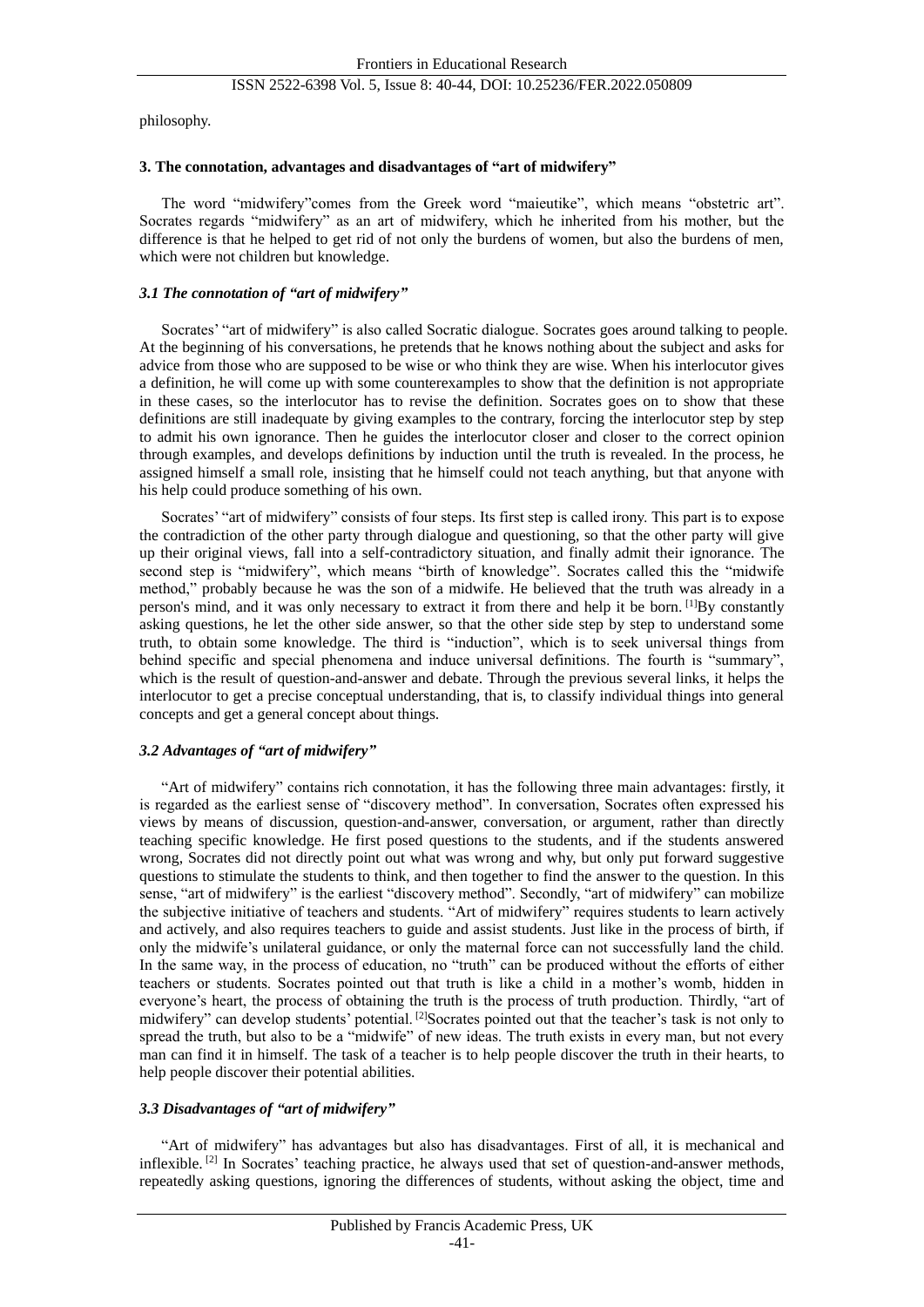place. And no matter whether the method is appropriate or not, he only emphasizes the process, regardless of the effect. In addition, "art of midwifery" also has a slight tendency to indoctrinate. Although Socrates talks with the interlocutor through questions and hints, it is not difficult to find that he takes the initiative to ask questions and the interlocutor responds passively in this process. It seems that Socrates designed questions and answers in advance and guided the interlocutor to answer the preset answers in Socrates' mind. It can be said that the interlocutor acknowledges this result under the endless questioning and hints of Socrates. Such questions are not only unenlightening, but also the same as direct indoctrination.

#### **4. The enlightenment of "art of midwifery" to college students' education**

Socrates' art of midwifery plays a very important role in the history of western education and philosophy. Not only that, in today's rapid development of economy and science and technology, under the fierce collision of eastern and western educational ideas, the "art of midwifery" created by Socrates also has a very important inspiration for the teaching of contemporary colleges.

#### *4.1 Stimulate students' subjective initiative and establish the concept of self-education*

Socrates called his method midwifery because he emphasized that he was not a producer of knowledge, but only guided the interlocutor's inherent knowledge, [3] which fully reflected the idea of self-education of the subject. Self-education is relative to external education. Self-education regards the educated as the subject with independent personality, independent consciousness and choice desire, and it is the self-development of the educated's subjectivity. External education, on the other hand, takes educators as the center, regards the educated as the object of unconscious enlightenment, and its method focuses on "external irrigation". [4] The two educational methods are essentially different. The ultimate goal of education is to stimulate and guide students' self-development, while the educational method of blindly inculcating knowledge runs counter to it and can only lead to students' dull thoughts. And under the erosion of this rigid education mode, students will not develop and improve themselves, but will fall into a stagnant state. This shows that stimulating students' thirst for knowledge and forging their mastery of complex environment cannot be easily achieved by a lot of spoon-feeding. In the educational practice of Socrates, he never imparts knowledge or ability. Instead, through the four steps of "art of midwifery", he inspires students to think on purpose, to explore the truth step by step, and to achieve development through free imagination and combination of existing experience. College teaching is also a process of thinking collision. In this process, first of all, teachers should choose appropriate education methods according to students' existing knowledge to stimulate students' interest in active learning and inquiry. Secondly, teachers should be able to timely throw out questions, stimulate students' brains, guide students to have a hierarchical, step by step thinking. Thirdly, the teacher should be based on the ability of students, such as the ability to understand and analyze, deductive inductive ability, judgment and reasoning ability, etc., guide students to analyze cases, express their opinions, promote the development of students to the maximum. As college students should have a certain ability of self-study and understanding. Therefore, students can prepare lessons and give lectures, and teachers can supplement and sublimate education, which can deepen students' understanding of knowledge. Only with the concept of self-education, students can integrate knowledge with practice, rather than simply memorize. In this way, the knowledge students acquire will be more solid and more meaningful.

# *4.2 Correctly understand the use of "art of midwifery" to avoid teaching mistakes*

Socrates' "art of midwifery" educational thought has been widely used in teaching practice since its establishment, especially in today's emphasis on enlightening education, there is even a "midwife fever" ethos in classroom. One of the main reasons for this phenomenon is that the teachers' understanding of "midwifery" is not comprehensive and profound, and only stays in simple imitation, so in this case, classroom questioning unknowingly into the wrong area. Faced with this situation, first of all, we should improve the scientific nature of the problem. Too many questions can bore and scare students. In addition, low quality questions can result in unthought-provoking and uninspiring results. So we should not only pay attention to the quantity of questions, but also pay attention to the quality. In addition, we should also pay attention to the time and occasion of asking questions, avoid not asking questions in the place should be asked or should not ask questions in the phenomenon. Secondly, we should design questions according to the teaching content, and what to ask and how to ask is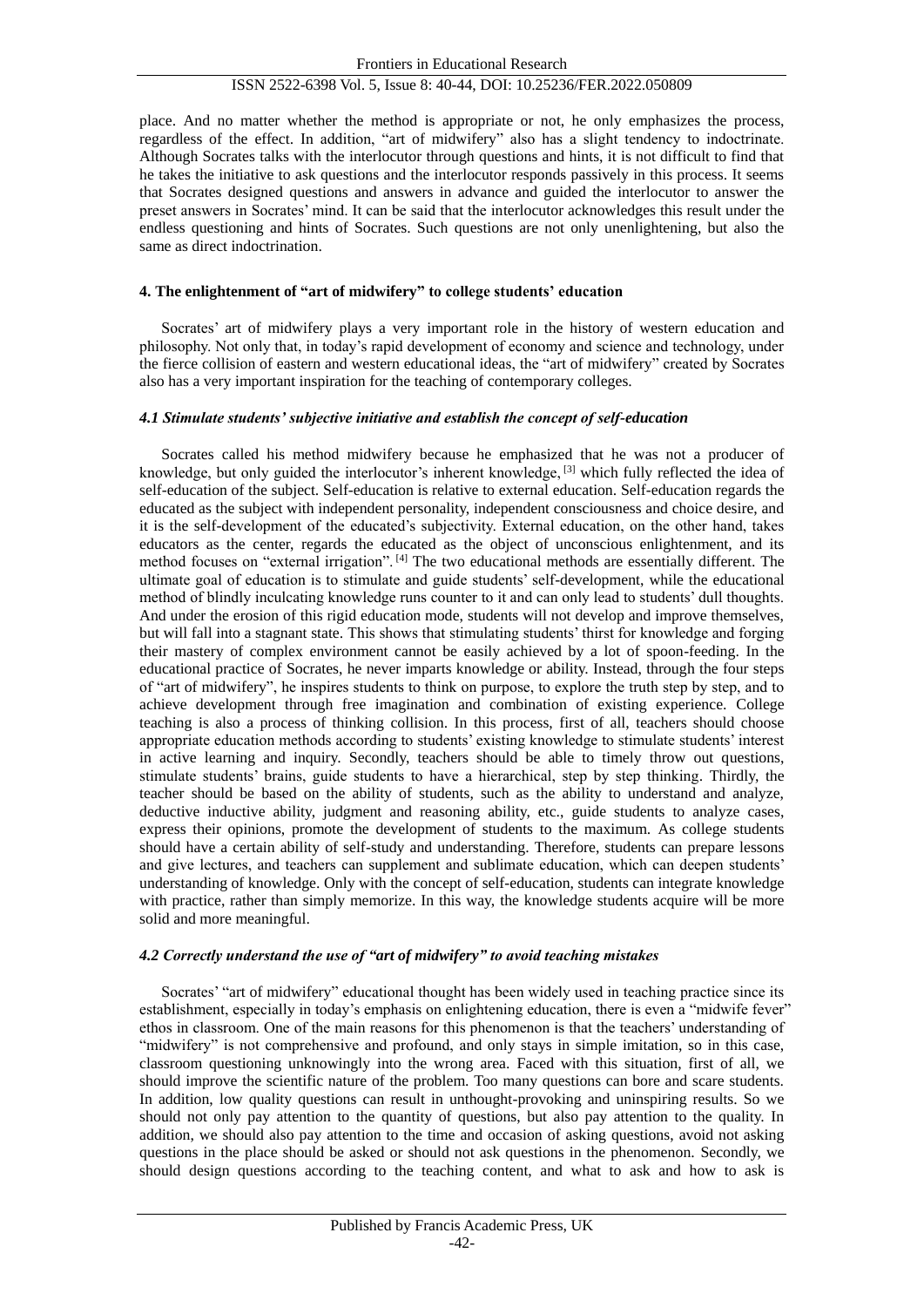determined by the teaching, rather than what we want to ask. If we do not distinguish the teaching content, we will ask questions blindly, which not only fails to achieve the purpose of teaching, but also easy to make students' thinking more confused, and may even be led astray. [5] Finally, we should pay attention to the proper way to guide students. When students are stuck in front of the question, the teacher should guide students by indirect methods, such as turning the question into a small question that makes it easier for students to understand, or leading students to discuss. Socrates' questioning may force students to admit his point of view, which is not only no different from indoctrination, but also inhibits the development of students' creative thinking.

### *4.3 Improve teachers' own ability and improve teaching methods*

There is a certain relationship between students' weariness and the single education mode. The teaching mode of each college is mostly mechanical teaching and passive learning, ignoring the improvement and innovation of students' education methods, so the education effect is not obvious. Therefore, the contemporary higher education should make some changes, such as the establishment of a variety of rich forms of education, the creation of a variety of educational approaches and methods. Colleges should really infiltrate education into their daily study and life so that students can gradually improve their self-cultivation. As colleges cater to students from different ethnic groups and families, the wide diversity of students' level determines the wide diversity of education content and form. College education can be carried out in a way that accords with students' interests and hobbies, and the diversity of teaching forms can be increased, rather than blindly carrying out indoctrination. For example, use case teaching, network teaching, classroom discussion, individual speech, collective debate, etc., so that students can effectively participate in teaching activities, so that students will have a deeper understanding of theoretical knowledge. In addition, it is essential to combine theoretical knowledge with practice. Colleges have unique environmental advantages, and can use the second class, extracurricular activities and other forms that students can easily accept to carry out infiltration education for students, such as academic lectures, clubs, holiday practice, etc. With the continuous progress and development of society, colleges should change the way of education and strengthen the education of college students with more educational methods, so that it can constantly meet the needs of social development. Under the new situation, it is necessary to change the traditional concept of education limited to classroom and textbook, and make education oriented to society, so that college students can increase knowledge and realize self-development in practice.

# *4.4 Build a good teacher-student relationship and form effective interactive teaching*

Interactive teaching is an activity between teachers and students. Any interactive teaching must be carried out smoothly with the cooperation of teachers and students. In general education, we tend to take the educator as the subject of education, the educated as the object of education, by the educator to instill certain knowledge to the educated, it will be simplified into a single, mechanical process. But in fact, the object of education is different from the general material object. As people with thoughts, feelings and will, they have subjective initiative rather than complete passivity when receiving education. Therefore, education is not a one-way activity, but a process of interaction and integration of various factors, which is very important to guide students to experience feelings in practice, to explore the real knowledge in the society. [4] Only when the subject and object play the initiative at the same time, education can play the best effect. In addition, the success or failure of a teaching activity depends on many variable and complex factors, because it is human interaction. Therefore, equal and harmonious relationship is the premise of teacher-student communication teaching. Socrates was always a passionate conversationalist. He could argue with anyone in the street, in the marketplace, or anywhere else. He respected people of all walks of life, and anyone could be his student if they wanted to be. He places himself on an equal footing with his interlocutors, often concealing his knowledge in a self-ironic way to show his ignorance in exploring the truth. This approach not only Narrows the distance between him and his students, but also stimulates their active thinking. Only on the basis of good teacher-student relationship can teaching proceed smoothly and bring into full play the best effect. Teachers should take the initiative to respect students, treat students as equals, and close the distance between students and teachers. In this atmosphere, students can not only arouse their interest, broaden their mind and better accept new knowledge, but also enable students to analyze, associate and reason on the basis of new knowledge, and carry out creative learning.